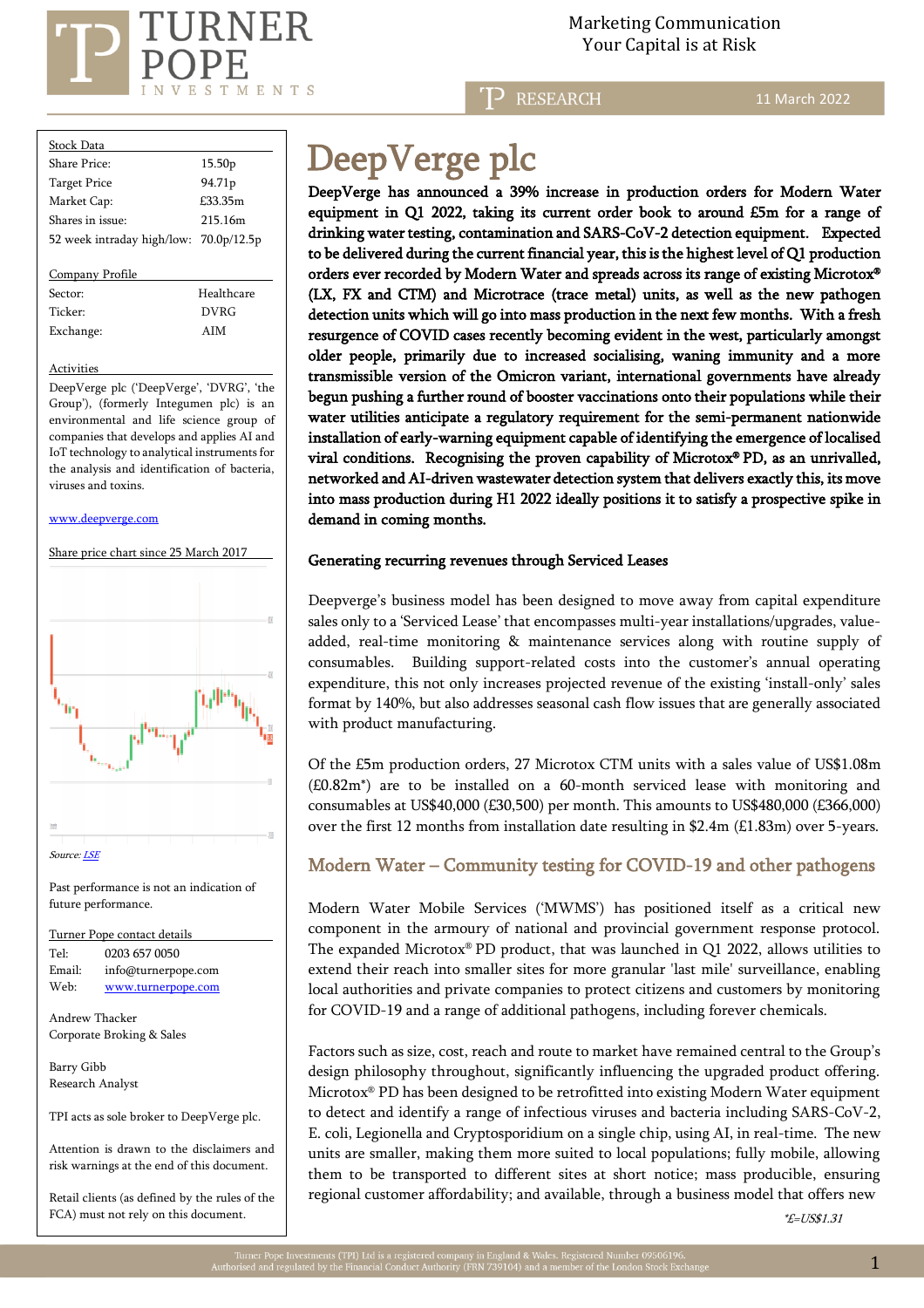

T<sub>2</sub> RESEARCH

11 March 2022

manufacturing partnerships and corporate franchise opportunities in the developing world where it can be sold at locally affordable prices.

Benefits from utilisation of the new compact offering include:

- Real-time detection of the virus in the community at source,
- Zero transport costs of non-virus confirmed samples, and
- Variant testing only on confirmed virus at the laboratory.

Microtox® BT equipment has also been re-designed to deliver a portable, mobile testing unit to process breath tests at point of care. Further information on this development will be provided in H1 2022. As with all human diagnostic equipment, EU regulatory approval is required for formal roll out of this breath test product. The newly upgraded version of Microtox® BT will be subject to the rigorous test protocols established at the Group's Labskin facilities, once again utilising test subjects provided by the Royal College of Surgeons in Ireland through which the original prototype secured positive results.

Modern Water's equipment production and assembly lines in Ireland are also presently being advanced through a €2.7m project, including a €750,000 grant provided by Enterprise Ireland, for the semi-automated manufacture of 200 miniaturised Microtox®PD units/month. First units are expected to be delivered to buyers in Q2 2022. Elsewhere in the Group's Newcastle, Delaware, US facilities, additional demand for the bioluminescent Microtox® reagent has resulted in investment to upgrade laboratory equipment with additional operational staff hiring to alleviate a rising order backlog.

DeepVerge's collaboration with Microsaic Systems plc (AIM: MSYS) contributes portable real-time sewage monitoring for 'organics' such as drugs of abuse and active pharmaceutical ingredients front line water analysis portfolio. Both companies are engaged in a collaboration to deliver complete solutions, with a backbone of analytics delivered to end users powered by AI techniques provided by the Modern Water division, Rinocloud.

Following the Group's installation in Beijing China which took place prior of the Winter Olympics, Microtox® CTM, LX, FX, Microtrace equipment continues to find strong demand. Significantly, this makes 9 out of the last 10 Olympic Games monitored for drinking water contamination by Modern Water's Microtox Toxicity testing. Based on this, the Group's multiple award-winning equipment and reagent consumables continue to build reputation in China, where orders from provincial and municipal governments continue to expand. Ongoing negotiations with China Resources Environmental Protection Development Limited ('China Resources'), a division of one of the world's largest natural resource groups, for the formation of a 49%-owned joint venture that includes a commercial framework agreement, with technology and support as well as a reseller agreement, remains ongoing. Providing a highly efficient route to deliver Modern Water's world leading technologies throughout the 23 provinces of China, a successful conclusion during 2022 could dramatically multiply long-term revenues from the territory.

## Recognising the scale of the opportunities now being presented

DeepVerge's recent record of delivering triple digit annual revenue growth looks to be sustained in 2022. The new year is now starting to witness a step-change in both international need and longer-term demand for Modern Water's unrivalled pathogen testing equipment. In tandem with this, Group receipts continue to grow rapidly as processing capacity for Skin Trust Club's home test kits expand in response to surging demand, while Microtox BT's regulatory tests and joint venture negotiations with China Resources remain ongoing. Recognising the scale of the opportunities being presented and in expectation of further significant news releases in coming months, TPI has retained its ambitious 2022 forecasts for DeepVerge along with a DCF-based valuation, which presently trades at less than 6x its 2022E EBITDA multiple, that implies a share price target of 94.7p.

(Please note that TPI's valuation is based on financial modelling and there is no guarantee that such a valuation will ever be realised, therefore please do not base investment decisions on this valuation alone. Also please note that past performance is not a reliable indicator of future results.)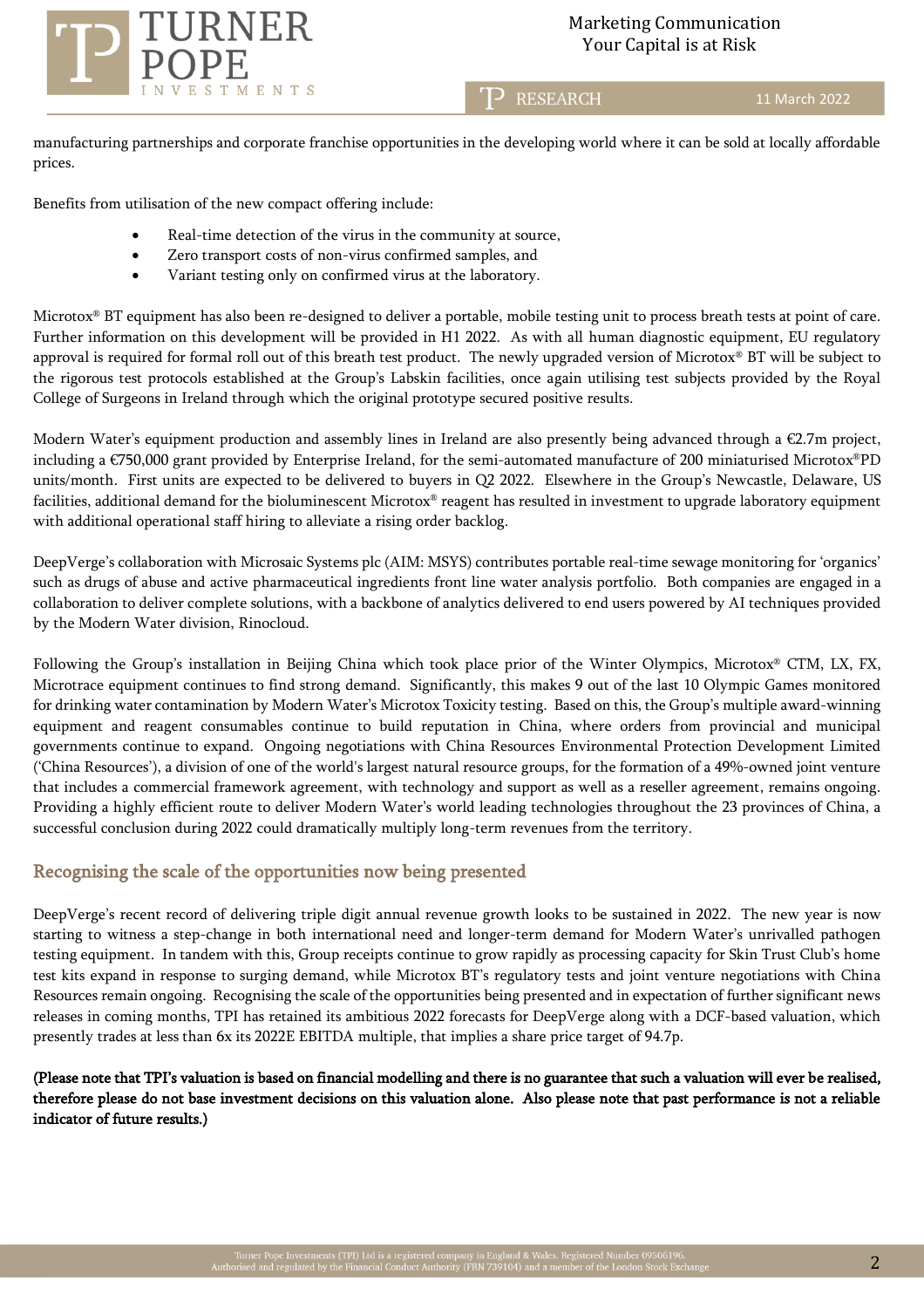

T<sub>2</sub> RESEARCH

11 March 2022

## THIS DOCUMENT IS NOT FOR PUBLICATION, DISTRIBUTION OR TRANSMISSION INTO THE UNITED STATES OF AMERICA, JAPAN, CANADA OR AUSTRALIA.

## **Conflicts**

This is a non-independent marketing communication under the rules of the Financial Conduct Authority ("FCA"). The analyst who has prepared this report is aware that Turner Pope Investments (TPI) Limited ("TPI") has a relationship with the company covered in this report. Accordingly, the report has not been prepared in accordance with legal requirements designed to promote the independence of investment research and is not subject to any prohibition on dealing by TPI or its clients ahead of the dissemination of investment research.

TPI manages its conflicts in accordance with its conflict management policy. For example, TPI may provide services (including corporate finance advice) where the flow of information is restricted by a Chinese wall. Accordingly, information may be available to TPI that is not reflected in this document. TPI may have acted upon or used research recommendations before they have been published.

### Risk Warnings

Retail clients (as defined by the rules of the FCA) must not rely on this document.

Any opinions expressed in this document are those of TPI's research analyst. Any forecast or valuation given in this document is the theoretical result of a study of a range of possible outcomes and is not a forecast of a likely outcome or share price.

The value of securities, particularly those of smaller companies, can fall as well as rise and may be subject to large and sudden swings. In addition, the level of marketability of smaller company securities may result in significant trading spreads and sometimes may lead to difficulties in opening and/or closing positions. Past performance is not necessarily a guide to future performance and forecasts are not a reliable indicator of future results.

AIM is a market designed primarily for emerging or smaller companies and the rules of this market are less demanding than those of the Official List of the UK Listing Authority; consequently, AIM investments may not be suitable for some investors. Liquidity may be lower and hence some investments may be harder to realise.

### Specific disclaimers

TPI acts as sole broker to DeepVerge plc ('DeepVerge') which is listed on the AIM Market of the London Stock Exchange ('AIM'). TPI's private and institutional clients may hold, subscribe for or buy or sell DeepVerge's securities.

Opinions and estimates in this document are entirely those of TPI as part of its internal research activity. TPI has no authority whatsoever to make any representation or warranty on behalf of DeepVerge.